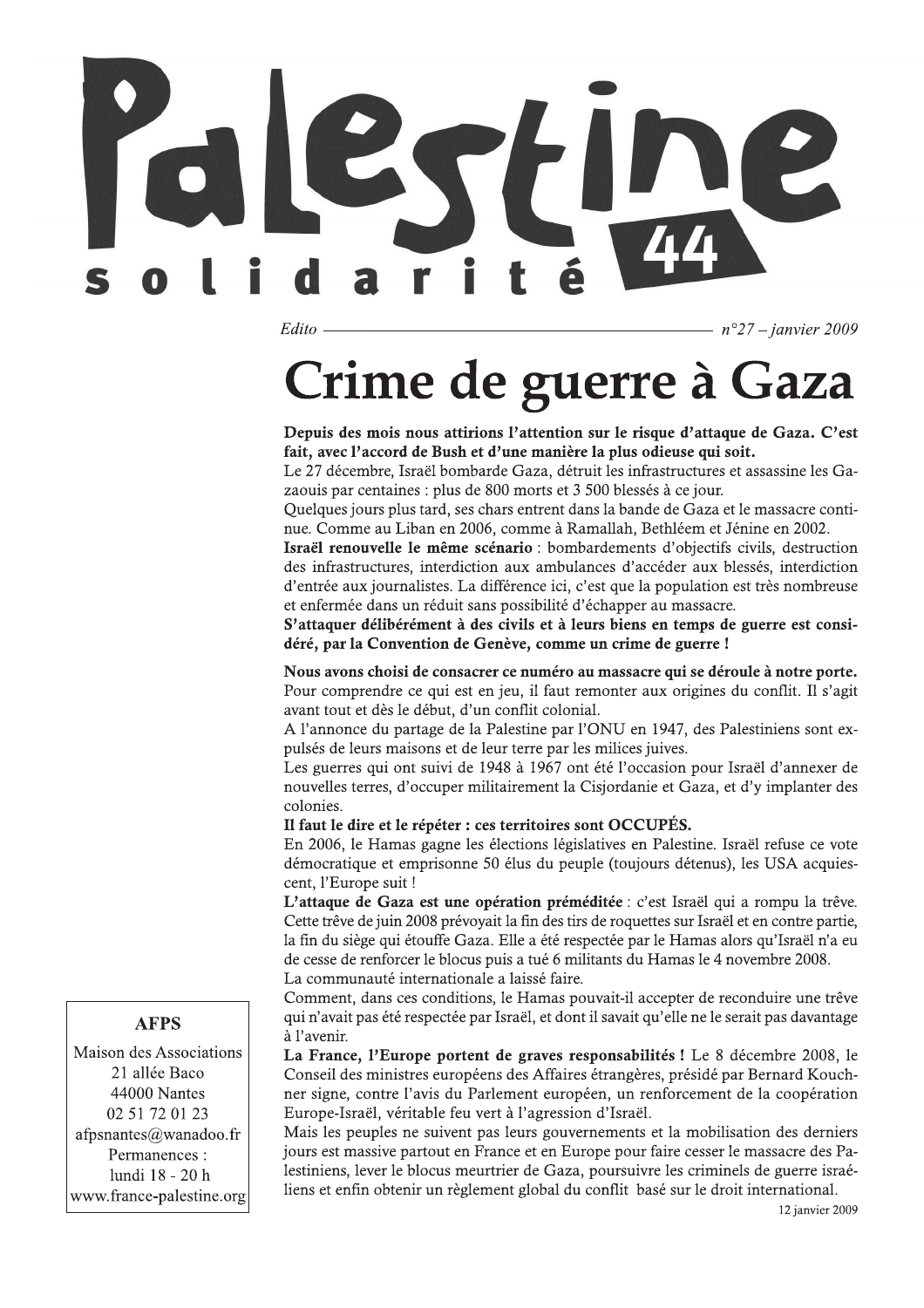Partout dans le monde les peuples se mobilisent, les solidarités s'organisent. De tous bords, les consciences expriment l'horreur ET les conditions pour la Paix.

## Le carnage de Gaza : criminel et abject

Michel Warschawski - 4 janvier 2009

Il faut le dire et le répéter : ce n'est pas une guerre<br>Il qui se déroule dans la bande de Gaza, mais un carnage réalisé par la troisième force aérienne du monde contre une population civile sans défense. Il faut le dire et le répéter : le carnage de Gaza n'est pas une réaction "disproportionnée" aux roquettes que tirent les militants du Jihad Islamiste et autres groupuscules palestiniens sur les localités israéliennes proches de la bande de Gaza, mais une action préméditée et préparée de longue date, ce que reconnaissent d'ailleurs la plupart des commentateurs israéliens.

## « Il faut parler avec le Hamas »

Stéphane Hessel, résistant, coauteur de la Déclaration universelle des droits de l'Homme (1948), ambassadeur honoraire.

Le suis d'une part sensible et scandalisé, parce que je suis allé dans la bande de Gaza deux fois l'an dernier, et qu'elle était dans une situation catastrophique, privée de contact avec l'extérieur.

Depuis le 27 décembre, les 1,5 million de Gazaouis vivent une situation encore plus atroce. Ils sont inondés de bombes et maintenant font face à une intervention militaire terrestre, si bien que le Hamas ne peut agir autrement qu'en se défendant, alors qu'il aurait fallu négocier avec lui.

Ceci advient puisque les dirigeants israéliens actuels ou les candidats aux élections ne veulent pas la paix. Tous constatent que pour y arriver, il faudrait stopper la colonisation en Cisjordanie, rouvrir la frontière de Gaza avec le monde extérieur, arrêter l'occupation militaire de la Cisjordanie et trouver un arrangement sur Jérusalem-Est. Aucun dirigeant israélien n'est prêt à s'engager dans cette voie.

Il faut que quelqu'un ait le courage de parler avec le Hamas, pour savoir dans quelles conditions ce mouvement est prêt à stopper les tirs de roquettes. Ceux qui l'ont rencontré connaissent ces conditions : la réouverture de Gaza au monde extérieur et la reprise des négociations entre Israël et la Palestine pour une paix durable. Encore faut-il que quelqu'un, Nicolas Sarkozy par exemple, ait le courage de s'entretenir avec un dirigeant du Hamas et ne prenne pas prétexte que ce sont des terroristes pour éviter tout contact avec eux. On se retrouve dans une relation de grande puissance avec un mouvement de libération. Quand on ne parle pas avec les dirigeants adverses en trouvant le prétexte qu'il est terroriste, on ne trouve aucune solution.  $[\ldots]$ 

Les seuls partenaires qui peuvent exercer une pression efficace sur le gouvernement israélien sont ceux qui entretiennent de fortes relations commerciales avec lui, l'Union européenne, ou celui qui entretient de fortes relations sur l'armement, les États-Unis. L'Europe fait aujourd'hui l'inverse en renforçant ses relations avec Israël. » [...]

Stéphane Hessel dans l'Humanité du 7 janvier 2009

Il faut le dire et le répéter : ces tirs de roquettes ne sont pas, comme veulent nous le faire croire certains diplomates européens, des "provocations que rien ne peut expliquer", mais des ripostes, assez dérisoires il faut le reconnaître, à un embargo sauvage imposé par Israël, depuis un an et demi, au million et demi de résidents de la bande de Gaza, femmes, enfants, vieillards compris, avec la collaboration criminelle des États-Unis mais aussi de l'Europe. Il faut le dire et le répéter : il ne s'agit pas, comme

on essaie de l'expliquer à tous ceux qui ont la mémoire courte ou sélective, d'un acte d'auto-défense longtemps retardé face à une agression palestinienne que rien ne justifiait. Ehoud Barak l'avoue sans problème, cela fait des mois que l'armée israélienne se préparait à frapper l'"entité terroriste" dénommée Gaza. Comme l'expliquait avec pertinence Richard Falk, rapporteur spécial de l'ONU sur les droits de l'homme dans les territoires occupés, quand on définit comme "entité terroriste" une zone peuplée par un million et demi d'êtres humains, on entre dans la logique du génocide. Tout comme l'attaque du Liban en 2006, l'agression israélienne s'inscrit dans la guerre globale permanente et préventive des stratèges néoconservateurs en place à Tel Aviv, et pour quelques mois encore, à la Maison Blanche, [...]

A l'horreur du crime, il faut ajouter l'abject des motivations immédiates : dans moins de deux mois se dérouleront en Israël des élections générales, et les victimes palestiniennes sont aussi des arguments électoraux. Les martyrs de l'attaque israélienne sur Gaza sont l'objet d'une concurrence médiatique entre Ehoud Barak, Tsipi Livni et Ehoud Olmert, à qui sera le plus déterminé dans la brutalité. Le criminel de guerre qui dirige le Parti Travailliste, ou plutôt ce qu'il en reste, se vante ce matin d'avoir gagné quatre points dans les sondages. Au-delà du cynisme sans limite qui marchande 350 victimes palestiniennes innocentes contre quelques dizaines de milliers de voix, Barak démontre, une fois de plus, sa myopie politicienne : dans la surenchère de bestialité, et malgré tous ses efforts, il ne parviendra jamais à dépasser Benjamin Netanyahou, les électeurs préférant toujours l'original à la copie.  $\left[\ldots\right]$ 

Michel Warschawski, journaliste israélien, militant pour la paix, porte-parole du Centre d'Information Alternative (AIC).

 $\Box$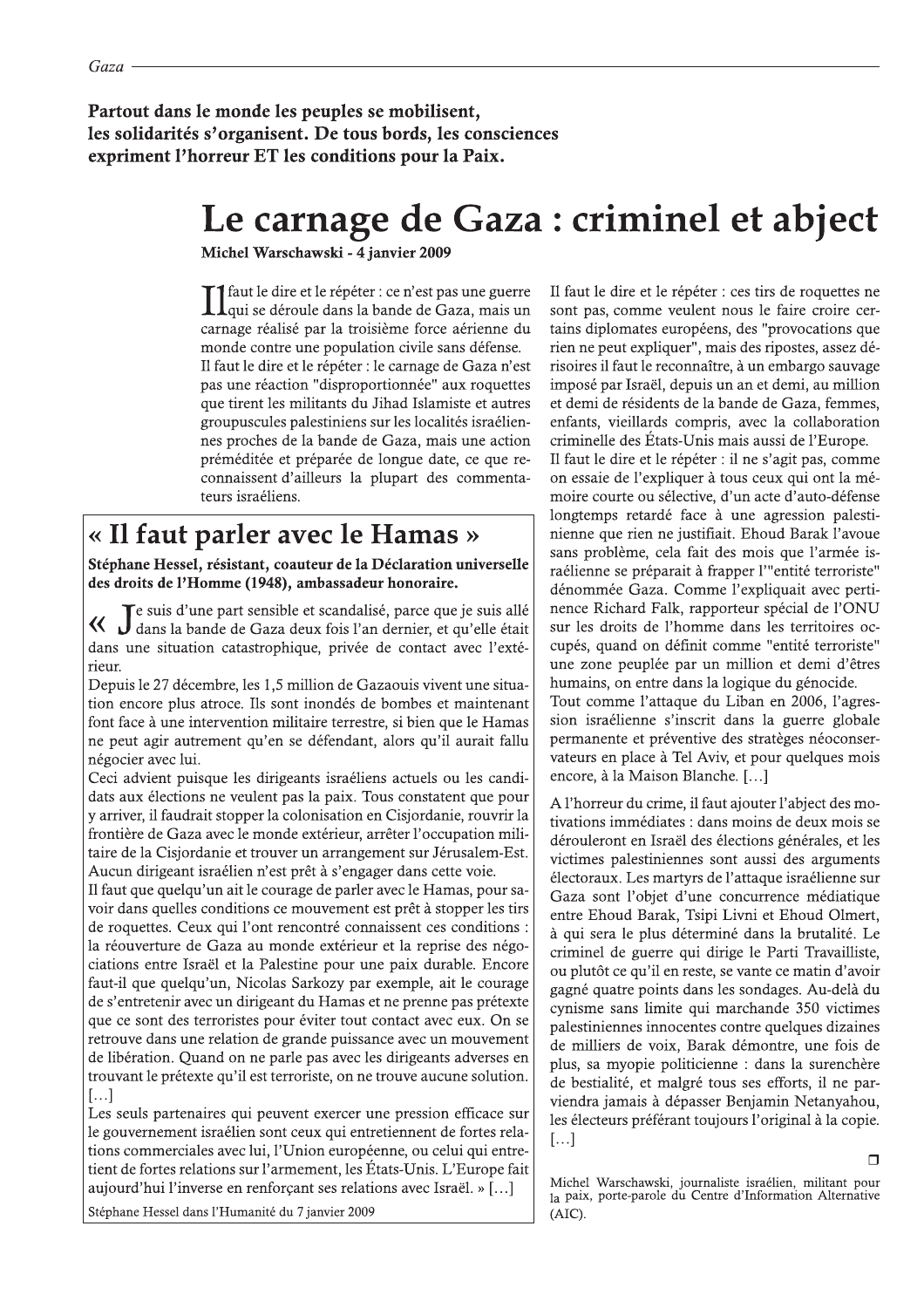## Lettre de Cisjordanie

Raëd Abu Yussef habite près de Hébron : il est agriculteur et militant d'un partie de gauche laïc. C'est aussi un ami avec qui nous entretenons depuis plusieurs années un partenariat très actif, notamment pendant les missions « cueillette des olives » qu'il accueille chez lui. Voici les extraits du message qu'il nous a adressé le 3 janvier.

Salut à tous,

A mon avis, les Palestiniens ne peuvent rien faire si tout le monde ne sort pas dans les rues, devant les ambassades pour dire très clairement « Á bas le nouveau régime nazi ».

Nous sommes ici très inquiets de ce qui se passe à Gaza ; pour nous, ces sionistes veulent liquider totalement les Palestiniens.

A Jérusalem, on confisque les cartes d'identité des Palestiniens et on détruit leurs maisons.

Les Palestiniens de 1948 souffrent d'une politique d'apartheid.

En Cisjordanie, confiscation de terre, corruption de l'Autorité, etc. et à Gaza, siège, mourir de faim et maintenant des massacres.

Israël veut tout simplement que les Palestiniens acceptent cette politique et qu'ils partent, sinon ils mourront de faim ou dans les abattoirs.

Ce n'est pas seulement une histoire de vengeance après la guerre du Liban, comme le disent certains, une fête diffusée sur la Chaîne 10 d'Israël où les chanteurs et les spectateurs chantaient ensemble : «Vengez, vengez, montrez aux Arabes combien nous sommes forts, etc.». C'est aussi l'appétit des sionistes pour le sang des Palestiniens. Comme l'a dit un Israélien a la télé israélienne : « Que c'est joli, ces images de Gaza ! » [...]

En Cisjordanie, c'est la colère, la fureur, personne ne se sent ni faible ni défait, un peuple révolutionnaire qui est né des femmes libres et qui se lèvera des charniers.  $\Box$ 

## De Sdérot « Une voix différente »

Arik Yalin, israélien habitant Sdérot (une des villes où tombent des roquettes du Hamas, au nord de Gaza), a créé une association « Voix différente » dont l'objet est de promouvoir le dialogue entre Israël et les responsables du Hamas à Gaza.

Plusieurs dizaines de membres du groupe maintiennent un contact régulier avec des habitants de Gaza. Ils ont initié en novembre dernier une pétition adressée au gouvernement israélien « pour entamer des négociations avec l'autre côté afin d'arrêter les violences. » Celle-ci commence par la reconnaissance du succès du cessez le feu : « La période de calme change de façon inimaginable les vies des habitants de Sdérot, Ashkelon et de la région. La poursuite de ce calme est essentielle pour les habitants de la région, de tous points de vue : physique, mental, spirituel et économique. Un autre round d'escalade pourrait casser notre moral déjà fragile, et nous conduire à un nouveau cycle d'autodestruction et de carnage absurde. Nous ne sommes pas sûrs d'y survivre.

« De l'autre côté de la frontière vivent un million et demi de Palestiniens dans des conditions insupportables, et la plupart veulent, comme nous, le calme et la chance d'un futur pour eux-mêmes et leurs familles.

« Nous vivons avec le sentiment que vous avez gâché cette période de calme, au lieu de l'utiliser pour conclure des accords et commencer des négociations, et pour fortifier comme promis des maisons des habitants.

« Nous préférons une guerre froide sans une seule roquette à une guerre ouverte avec des dizaines de victimes et de morts innocentes des deux côtés.

« Nous vous demandons de nous offrir la possibilité de l'espoir, d'un arrangement politique et non d'un cycle sanglant sans fin. »

Au moment du déclenchement du massacre, il y avait 1 800 signataires israéliens de la région de Sdérot et palestiniens de Gaza.  $\Box$ 

### Déclaration de Nathalie Goulet (Union du Centre)

Sénatrice et membre de la commission des Affaires étrangères

« Je déplore l'attaque israélienne sur Gaza. Comme toujours. Israël fait un usage excessif de la force dans l'indifférence de la communauté internationale qui laisse se dégrader la situation à Gaza depuis des mois et des mois. Il ne faut blâmer ni l'Iran. ni le Hamas mais l'inertie de la communauté internationale, le soutien

sans faille de la politique américaine à Israël et l'intolérable « double standard » des organisations internationales. Israël viole depuis 40 ans des dizaines de résolutions onusiennes, sans embargo, sans sanction et en toute impunité.

La situation est insupportable pour les habitants civils de Gaza depuis

des années, elle n'a fait que se dégrader avec son cortège d'humiliations et de soif de vengeance. « Œil pour ceil rendra le monde aveugle », disait Gandhi : cela fait trop, trop longtemps que nous sommes aveugles et sourds aux souffrances du peuple palestinien »  $\Box$ 29/12/08